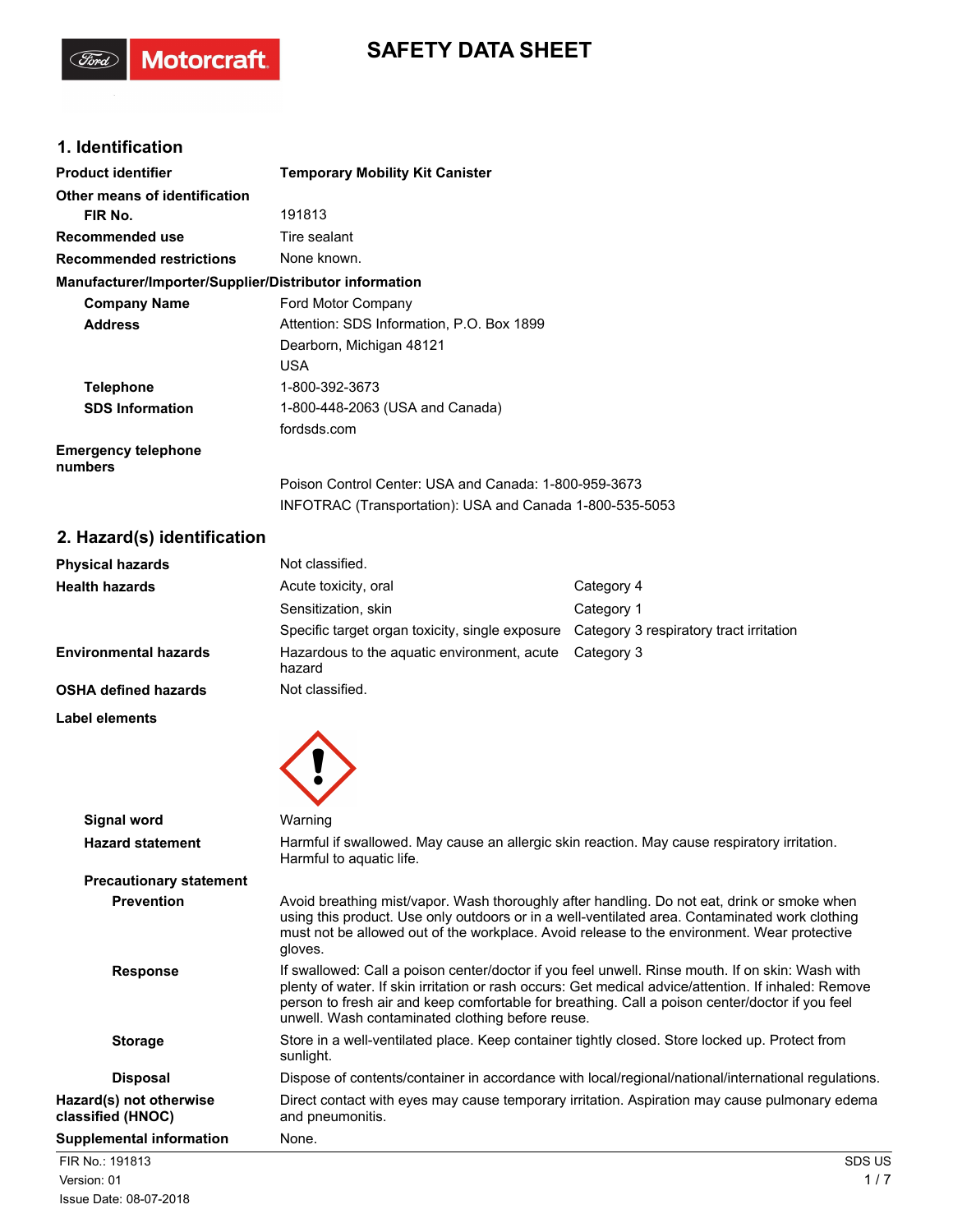# **3. Composition/information on ingredients**

#### **Mixtures**

| Chemical name   | Common name and synonyms | <b>CAS number</b> | %         |
|-----------------|--------------------------|-------------------|-----------|
| ETHYLENE GLYCOL |                          | 107-21-1          | $38 - 45$ |
| NATURAL RUBBERS |                          | 9006-04-6         | $28 - 34$ |

Specific chemical identity and/or exact percentage (concentration) of composition has been withheld as a trade secret.

#### **4. First-aid measures**

| <b>Inhalation</b>                                                            | Remove victim to fresh air and keep at rest in a position comfortable for breathing. Call a poison<br>center or doctor/physician if you feel unwell.                                                                                                                                              |  |
|------------------------------------------------------------------------------|---------------------------------------------------------------------------------------------------------------------------------------------------------------------------------------------------------------------------------------------------------------------------------------------------|--|
| <b>Skin contact</b>                                                          | Remove contaminated clothing immediately and wash skin with soap and water. In case of<br>eczema or other skin disorders: Seek medical attention and take along these instructions.                                                                                                               |  |
| Eye contact                                                                  | Rinse with water. Get medical attention if irritation develops and persists.                                                                                                                                                                                                                      |  |
| Ingestion                                                                    | Call a physician or poison control center immediately. Rinse mouth. Do not induce vomiting. If<br>vomiting occurs, keep head low so that stomach content doesn't get into the lungs.                                                                                                              |  |
| <b>Most important</b><br>symptoms/effects, acute and<br>delayed              | Convulsions. Dizziness. Nausea, vomiting. Abdominal pain. May cause respiratory irritation. May<br>cause an allergic skin reaction. Dermatitis. Rash.                                                                                                                                             |  |
| Indication of immediate<br>medical attention and special<br>treatment needed | Provide general supportive measures and treat symptomatically. Keep victim warm. Keep victim<br>under observation. Symptoms may be delayed.                                                                                                                                                       |  |
| <b>General information</b>                                                   | If you feel unwell, seek medical advice (show the label where possible). Ensure that medical<br>personnel are aware of the material(s) involved, and take precautions to protect themselves. Show<br>this safety data sheet to the doctor in attendance. Wash contaminated clothing before reuse. |  |

# **5. Fire-fighting measures**

| Suitable extinguishing media                                     | Alcohol resistant foam. Powder. Carbon dioxide (CO2).                                                                                                                     |  |  |
|------------------------------------------------------------------|---------------------------------------------------------------------------------------------------------------------------------------------------------------------------|--|--|
| <b>Unsuitable extinguishing</b><br>media                         | Do not use water jet as an extinguisher, as this will spread the fire.                                                                                                    |  |  |
| Specific hazards arising from<br>the chemical                    | During fire, gases hazardous to health may be formed. Upon decomposition, this product emits<br>carbon monoxide, carbon dioxide and/or low molecular weight hydrocarbons. |  |  |
| Special protective equipment<br>and precautions for firefighters | Self-contained breathing apparatus and full protective clothing must be worn in case of fire.                                                                             |  |  |
| <b>Fire fighting</b><br>equipment/instructions                   | Move containers from fire area if you can do so without risk.                                                                                                             |  |  |
| <b>Specific methods</b>                                          | Use standard firefighting procedures and consider the hazards of other involved materials.                                                                                |  |  |
| <b>General fire hazards</b>                                      | No unusual fire or explosion hazards noted.                                                                                                                               |  |  |

### **6. Accidental release measures**

| <b>Personal precautions,</b><br>protective equipment and<br>emergency procedures | Avoid contact with eyes, skin, and clothing. Avoid breathing mist/vapor. Do not touch damaged<br>containers or spilled material unless wearing appropriate protective clothing. Keep people away<br>from and upwind of spill/leak. Keep unnecessary personnel away. Ensure adequate ventilation.<br>Local authorities should be advised if significant spillages cannot be contained. Wear appropriate<br>protective equipment and clothing during clean-up. For personal protection, see section 8 of the<br>SDS. |
|----------------------------------------------------------------------------------|--------------------------------------------------------------------------------------------------------------------------------------------------------------------------------------------------------------------------------------------------------------------------------------------------------------------------------------------------------------------------------------------------------------------------------------------------------------------------------------------------------------------|
| <b>Methods and materials for</b><br>containment and cleaning up                  | Use water spray to reduce vapors or divert vapor cloud drift. The product is immiscible with water<br>and will sediment in water systems. Prevent product from entering drains.                                                                                                                                                                                                                                                                                                                                    |
|                                                                                  | Large Spills: Stop the flow of material, if this is without risk. Dike the spilled material, where this is<br>possible. Absorb in vermiculite, dry sand or earth and place into containers. Following product<br>recovery, flush area with water.                                                                                                                                                                                                                                                                  |
|                                                                                  | Small Spills: Wipe up with absorbent material (e.g. cloth, fleece). Clean surface thoroughly to<br>remove residual contamination.                                                                                                                                                                                                                                                                                                                                                                                  |
| <b>Environmental precautions</b>                                                 | Never return spills to original containers for re-use. For waste disposal, see section 13 of the SDS.<br>Avoid release to the environment. Inform appropriate managerial or supervisory personnel of all<br>environmental releases. Prevent further leakage or spillage if safe to do so. Avoid discharge into<br>drains, water courses or onto the ground.                                                                                                                                                        |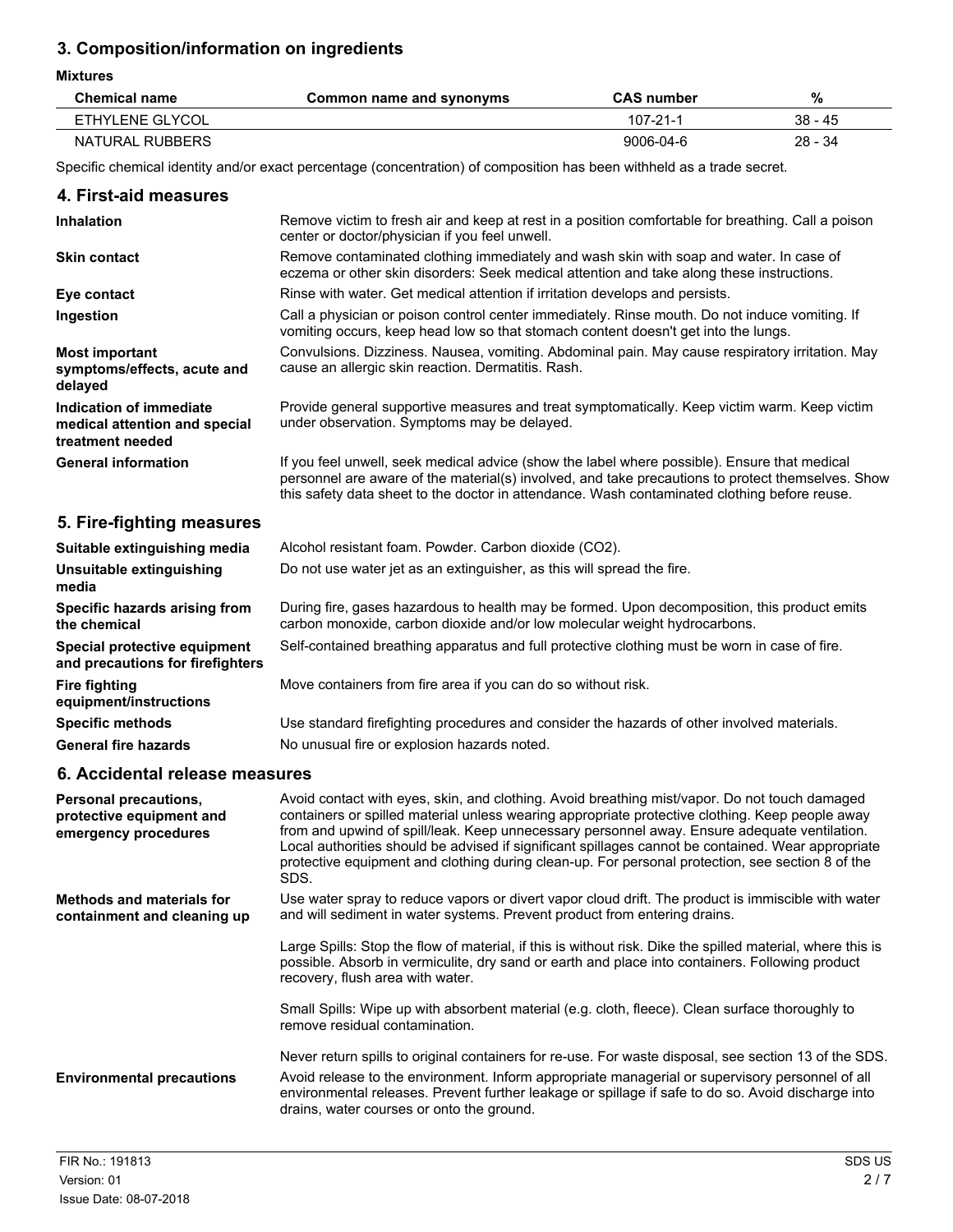# **7. Handling and storage**

**Precautions for safe handling**

Avoid contact with eyes, skin, and clothing. Avoid prolonged exposure. Do not taste or swallow. When using, do not eat, drink or smoke. Provide adequate ventilation. Avoid release to the environment. Observe good industrial hygiene practices. Wash hands thoroughly after handling. Wear appropriate personal protective equipment. For personal protection, see Section 8 of the SDS.

**Conditions for safe storage, including any incompatibilities** Store locked up. Store in tightly closed container. Store away from incompatible materials (see Section 10 of the SDS).

### **8. Exposure controls/personal protection**

#### **Occupational exposure limits**

The following constituents are the only constituents of the product which have a PEL, TLV or other recommended exposure limit. At this time, the other constituents have no known exposure limits.

| <b>US. ACGIH Threshold Limit Values</b>           |                                                                                                                                                                                                                                                                                                                                                          |                                   |                     |
|---------------------------------------------------|----------------------------------------------------------------------------------------------------------------------------------------------------------------------------------------------------------------------------------------------------------------------------------------------------------------------------------------------------------|-----------------------------------|---------------------|
| <b>Components</b>                                 | <b>Type</b>                                                                                                                                                                                                                                                                                                                                              | <b>Value</b>                      | Form                |
| ETHYLENE GLYCOL (CAS<br>$107 - 21 - 1$            | <b>STEL</b>                                                                                                                                                                                                                                                                                                                                              | $10$ mg/m $3$                     | Aerosol, inhalable. |
|                                                   |                                                                                                                                                                                                                                                                                                                                                          | 50 ppm                            | Vapor fraction      |
|                                                   | <b>TWA</b>                                                                                                                                                                                                                                                                                                                                               | 25 ppm                            | Vapor fraction      |
| NATURAL RUBBERS (CAS<br>$9006 - 04 - 6$           | <b>TWA</b>                                                                                                                                                                                                                                                                                                                                               | $0.0001$ mg/m3                    | Inhalable fraction. |
| <b>Biological limit values</b>                    | No biological exposure limits noted for the ingredient(s).                                                                                                                                                                                                                                                                                               |                                   |                     |
| <b>Exposure guidelines</b>                        |                                                                                                                                                                                                                                                                                                                                                          |                                   |                     |
| US ACGIH Threshold Limit Values: Skin designation |                                                                                                                                                                                                                                                                                                                                                          |                                   |                     |
| NATURAL RUBBERS (CAS 9006-04-6)                   |                                                                                                                                                                                                                                                                                                                                                          | Can be absorbed through the skin. |                     |
| Appropriate engineering<br>controls               | Use adequate ventilation to control airborne concentrations below the exposure limits/guidelines. If<br>user operations generate a vapor, dust and/or mist, use process enclosure, appropriate local<br>exhaust ventilation, or other engineering controls to control airborne levels below the<br>recommended exposure limits/guidelines.               |                                   |                     |
|                                                   | Individual protection measures, such as personal protective equipment                                                                                                                                                                                                                                                                                    |                                   |                     |
| <b>Eye/face protection</b>                        | Wear safety glasses with side shields (or goggles).                                                                                                                                                                                                                                                                                                      |                                   |                     |
| <b>Skin protection</b>                            |                                                                                                                                                                                                                                                                                                                                                          |                                   |                     |
| <b>Hand protection</b>                            | Suitable chemical protective gloves should be worn when the potential exists for skin exposure.<br>The choice of an appropriate glove does not only depend on its material but also on other quality<br>features and is different from one producer to the other. Nitrile gloves are recommended.                                                        |                                   |                     |
| Other                                             | Wear appropriate chemical resistant clothing if applicable.                                                                                                                                                                                                                                                                                              |                                   |                     |
| <b>Respiratory protection</b>                     | If engineering controls do not maintain airborne concentrations to a level which is adequate to<br>protect worker health, an approved respirator must be worn. Respirator selection, use and<br>maintenance should be in accordance with the requirements of OSHA Respiratory Protection<br>Standard 29 CFR 1910.134 and/or Canadian Standard CSA Z94.4. |                                   |                     |
| <b>Thermal hazards</b>                            | Wear appropriate thermal protective clothing, when necessary.                                                                                                                                                                                                                                                                                            |                                   |                     |
| General hygiene<br>considerations                 | Always observe good personal hygiene measures, such as washing after handling the material<br>and before eating, drinking, and/or smoking. Routinely wash work clothing and protective<br>equipment to remove contaminants. Contaminated work clothing should not be allowed out of the<br>workplace.                                                    |                                   |                     |

### **9. Physical and chemical properties**

| Appearance                   |                   |
|------------------------------|-------------------|
| <b>Physical state</b>        | Liquid.           |
| Form                         | Liquid.           |
| Color                        | White.            |
| Odor                         | Ammoniacal.       |
| Odor threshold               | Not available.    |
| рH                           | $9.5 - 12.5$      |
| Melting point/freezing point | $-67$ °F (-55 °C) |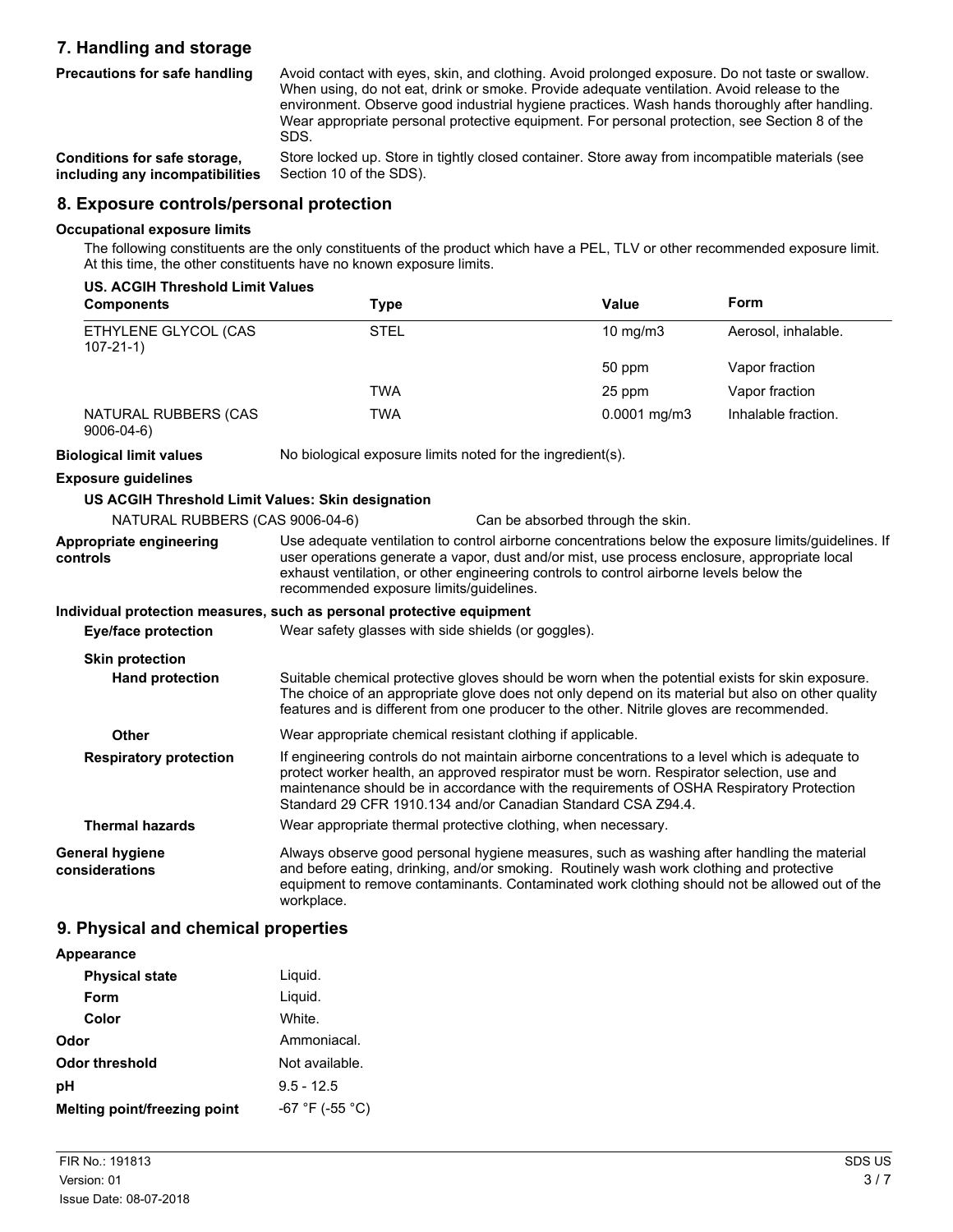| Initial boiling point and boiling<br>range                                         | 212 °F (100 °C)                                                                                                                                                                        |
|------------------------------------------------------------------------------------|----------------------------------------------------------------------------------------------------------------------------------------------------------------------------------------|
| <b>Flash point</b>                                                                 | 265.0 °F (129.4 °C)                                                                                                                                                                    |
| <b>Evaporation rate</b>                                                            | Not available.                                                                                                                                                                         |
| Flammability (solid, gas)                                                          | Not applicable.                                                                                                                                                                        |
| Upper/lower flammability or explosive limits                                       |                                                                                                                                                                                        |
| <b>Flammability limit - lower</b><br>$(\%)$                                        | Not available.                                                                                                                                                                         |
| <b>Flammability limit - upper</b><br>(%)                                           | Not available.                                                                                                                                                                         |
| Explosive limit - lower (%)                                                        | Not available.                                                                                                                                                                         |
| Explosive limit - upper (%)                                                        | Not available.                                                                                                                                                                         |
| Vapor pressure                                                                     | Not available.                                                                                                                                                                         |
| <b>Vapor density</b>                                                               | Not available.                                                                                                                                                                         |
| <b>Relative density</b>                                                            | $1 - 1.1$                                                                                                                                                                              |
| Solubility(ies)                                                                    |                                                                                                                                                                                        |
| <b>Solubility (water)</b>                                                          | Slight                                                                                                                                                                                 |
| <b>Partition coefficient</b><br>(n-octanol/water)                                  | Not available.                                                                                                                                                                         |
| <b>Auto-ignition temperature</b>                                                   | 770 °F (410 °C)                                                                                                                                                                        |
| <b>Decomposition temperature</b>                                                   | 212 °F (100 °C)                                                                                                                                                                        |
| <b>Viscosity</b>                                                                   | Not available.                                                                                                                                                                         |
| 10. Stability and reactivity                                                       |                                                                                                                                                                                        |
| <b>Reactivity</b>                                                                  | The product is stable and non-reactive under normal conditions of use, storage and transport.                                                                                          |
| <b>Chemical stability</b>                                                          | Material is stable under normal conditions.                                                                                                                                            |
| <b>Possibility of hazardous</b><br>reactions                                       | Hazardous polymerization can occur.                                                                                                                                                    |
| <b>Conditions to avoid</b>                                                         | Keep away from heat, hot surfaces, sparks, open flames and other ignition sources. Avoid<br>temperatures exceeding the decomposition temperature. Contact with incompatible materials. |
| Incompatible materials                                                             | Strong oxidizing agents. Strong acids.                                                                                                                                                 |
| <b>Hazardous decomposition</b><br>products                                         | Upon decomposition, this product emits carbon monoxide, carbon dioxide and/or low molecular<br>weight hydrocarbons.                                                                    |
| 11. Toxicological information                                                      |                                                                                                                                                                                        |
| Information on likely routes of exposure                                           |                                                                                                                                                                                        |
| <b>Inhalation</b>                                                                  | May cause irritation to the respiratory system. Prolonged inhalation may be harmful.                                                                                                   |
| <b>Skin contact</b>                                                                | May cause an allergic skin reaction.                                                                                                                                                   |
| Eye contact                                                                        | Direct contact with eyes may cause temporary irritation.                                                                                                                               |
| Ingestion                                                                          | Harmful if swallowed.                                                                                                                                                                  |
| Symptoms related to the<br>physical, chemical and<br>toxicological characteristics | Convulsions. Dizziness. Nausea, vomiting. Abdominal pain. May cause respiratory irritation. May<br>cause an allergic skin reaction. Dermatitis. Rash.                                  |
| Information on toxicological effects                                               |                                                                                                                                                                                        |
| <b>Acute toxicity</b>                                                              | Harmful if swallowed.                                                                                                                                                                  |

| <b>Components</b>              | <b>Species</b> | <b>Calculated/Test Results</b> |
|--------------------------------|----------------|--------------------------------|
| ETHYLENE GLYCOL (CAS 107-21-1) |                |                                |
| <b>Acute</b>                   |                |                                |
| <b>Dermal</b>                  |                |                                |
| LD50                           | Rabbit         | 9530 mg/kg                     |
| Oral                           |                |                                |
| LD50                           | Cat            | 1650 mg/kg                     |
|                                |                |                                |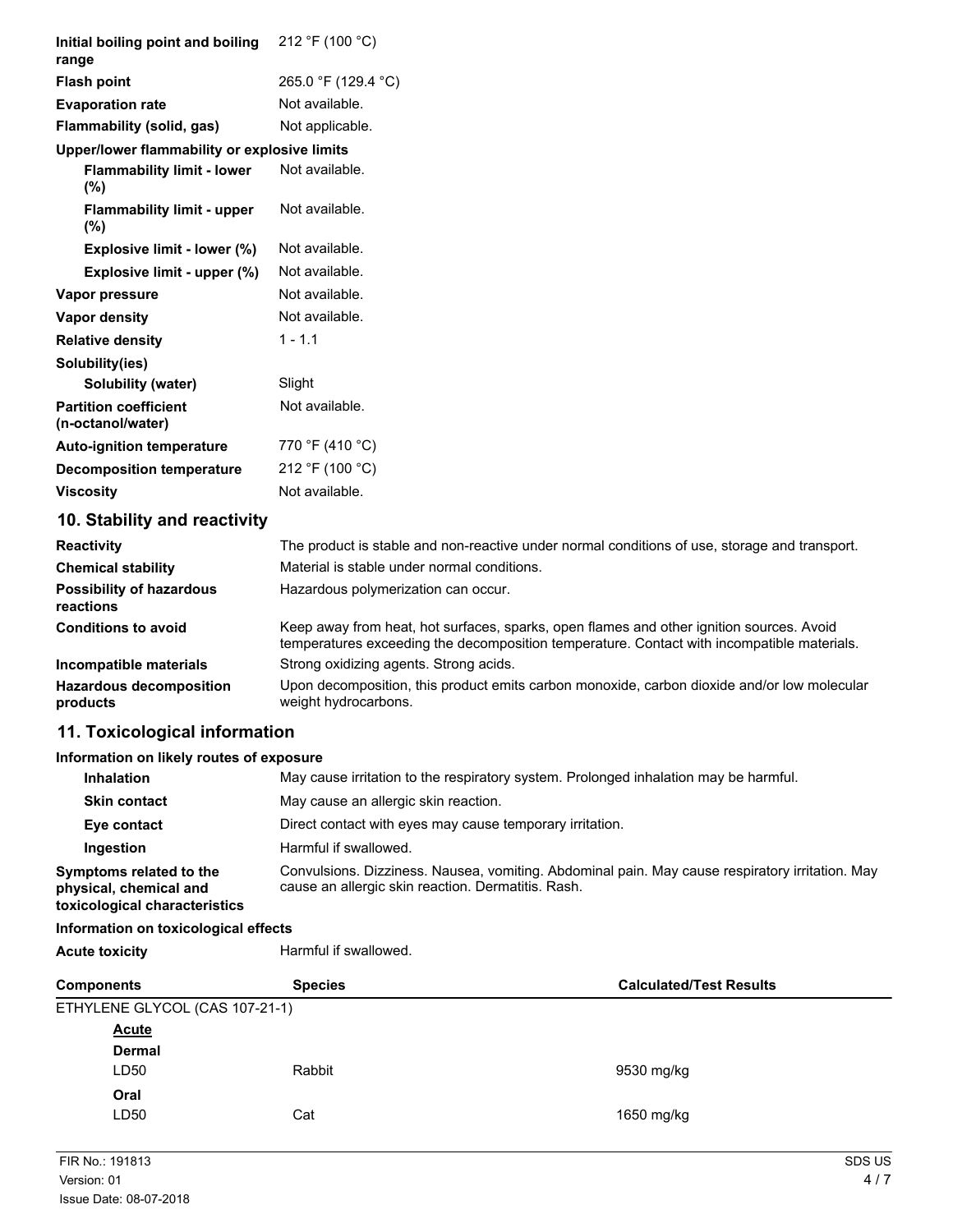| <b>Components</b>                                                         | <b>Species</b>                                                                                                                                                                             |                                                                                                                    | <b>Calculated/Test Results</b>                                                  |  |
|---------------------------------------------------------------------------|--------------------------------------------------------------------------------------------------------------------------------------------------------------------------------------------|--------------------------------------------------------------------------------------------------------------------|---------------------------------------------------------------------------------|--|
|                                                                           | Dog                                                                                                                                                                                        |                                                                                                                    | $> 8.81$ g/kg                                                                   |  |
|                                                                           |                                                                                                                                                                                            |                                                                                                                    | 5500 mg/kg                                                                      |  |
|                                                                           | Guinea pig                                                                                                                                                                                 |                                                                                                                    | 8.2 g/kg                                                                        |  |
|                                                                           | Mouse                                                                                                                                                                                      |                                                                                                                    | 14.6 g/kg                                                                       |  |
|                                                                           | Rat                                                                                                                                                                                        |                                                                                                                    | 5.89 g/kg                                                                       |  |
| <b>Other</b>                                                              |                                                                                                                                                                                            |                                                                                                                    |                                                                                 |  |
| LD50                                                                      | Mouse                                                                                                                                                                                      |                                                                                                                    | 10 g/kg                                                                         |  |
|                                                                           |                                                                                                                                                                                            |                                                                                                                    | 5.8 g/kg                                                                        |  |
|                                                                           | Rat                                                                                                                                                                                        |                                                                                                                    | 5010 mg/kg                                                                      |  |
|                                                                           |                                                                                                                                                                                            |                                                                                                                    | 3260 mg/kg                                                                      |  |
|                                                                           |                                                                                                                                                                                            |                                                                                                                    | 2800 mg/kg                                                                      |  |
| <b>Skin corrosion/irritation</b>                                          |                                                                                                                                                                                            |                                                                                                                    |                                                                                 |  |
|                                                                           |                                                                                                                                                                                            | Prolonged skin contact may cause temporary irritation.<br>Direct contact with eyes may cause temporary irritation. |                                                                                 |  |
| Serious eye damage/eye<br>irritation                                      |                                                                                                                                                                                            |                                                                                                                    |                                                                                 |  |
| Respiratory or skin sensitization                                         |                                                                                                                                                                                            |                                                                                                                    |                                                                                 |  |
| <b>ACGIH sensitization</b>                                                |                                                                                                                                                                                            |                                                                                                                    |                                                                                 |  |
| NATURAL RUBBER LATEX, AS INHALABLE<br>ALLERGENIC PROTEINS (CAS 9006-04-6) |                                                                                                                                                                                            | Dermal sensitization                                                                                               |                                                                                 |  |
|                                                                           |                                                                                                                                                                                            | Respiratory sensitization                                                                                          |                                                                                 |  |
| <b>Respiratory sensitization</b>                                          | Not a respiratory sensitizer.                                                                                                                                                              |                                                                                                                    |                                                                                 |  |
| <b>Skin sensitization</b>                                                 | May cause an allergic skin reaction.                                                                                                                                                       |                                                                                                                    |                                                                                 |  |
| Germ cell mutagenicity                                                    | mutagenic or genotoxic.                                                                                                                                                                    | No data available to indicate product or any components present at greater than 0.1% are                           |                                                                                 |  |
| Carcinogenicity                                                           |                                                                                                                                                                                            |                                                                                                                    | This product is not considered to be a carcinogen by IARC, ACGIH, NTP, or OSHA. |  |
| IARC Monographs. Overall Evaluation of Carcinogenicity<br>Not listed.     |                                                                                                                                                                                            |                                                                                                                    |                                                                                 |  |
| <b>Reproductive toxicity</b>                                              | Components in this product have been shown to cause birth defects and reproductive disorders in<br>laboratory animals.                                                                     |                                                                                                                    |                                                                                 |  |
| Specific target organ toxicity -<br>single exposure                       |                                                                                                                                                                                            | May cause respiratory irritation.                                                                                  |                                                                                 |  |
| Specific target organ toxicity -<br>repeated exposure                     | Not classified.                                                                                                                                                                            |                                                                                                                    |                                                                                 |  |
| <b>Aspiration hazard</b>                                                  | injury or death.                                                                                                                                                                           | If aspirated into lungs during swallowing or vomiting, may cause chemical pneumonia, pulmonary                     |                                                                                 |  |
| <b>Chronic effects</b>                                                    | Prolonged inhalation may be harmful.                                                                                                                                                       |                                                                                                                    |                                                                                 |  |
| 12. Ecological information                                                |                                                                                                                                                                                            |                                                                                                                    |                                                                                 |  |
| <b>Ecotoxicity</b>                                                        | Harmful to aquatic life.                                                                                                                                                                   |                                                                                                                    |                                                                                 |  |
| <b>Ecotoxicity</b>                                                        |                                                                                                                                                                                            |                                                                                                                    |                                                                                 |  |
| <b>Components</b>                                                         | <b>Species</b>                                                                                                                                                                             |                                                                                                                    | <b>Calculated/Test Results</b>                                                  |  |
| ETHYLENE GLYCOL (CAS 107-21-1)                                            |                                                                                                                                                                                            |                                                                                                                    |                                                                                 |  |
| <b>Aquatic</b>                                                            |                                                                                                                                                                                            |                                                                                                                    |                                                                                 |  |
| Fish                                                                      | <b>LC50</b>                                                                                                                                                                                | Fathead minnow (Pimephales promelas) 8050 mg/l, 96 hours                                                           |                                                                                 |  |
| Persistence and degradability                                             |                                                                                                                                                                                            | No data is available on the degradability of any ingredients in the mixture.                                       |                                                                                 |  |
| <b>Bioaccumulative potential</b>                                          |                                                                                                                                                                                            |                                                                                                                    |                                                                                 |  |
| Partition coefficient n-octanol / water (log Kow)<br>ETHYLENE GLYCOL      |                                                                                                                                                                                            | $-1.36$                                                                                                            |                                                                                 |  |
| <b>Mobility in soil</b>                                                   | No data available.                                                                                                                                                                         |                                                                                                                    |                                                                                 |  |
| Other adverse effects                                                     | No other adverse environmental effects (e.g. ozone depletion, photochemical ozone creation<br>potential, endocrine disruption, global warming potential) are expected from this component. |                                                                                                                    |                                                                                 |  |
|                                                                           |                                                                                                                                                                                            |                                                                                                                    |                                                                                 |  |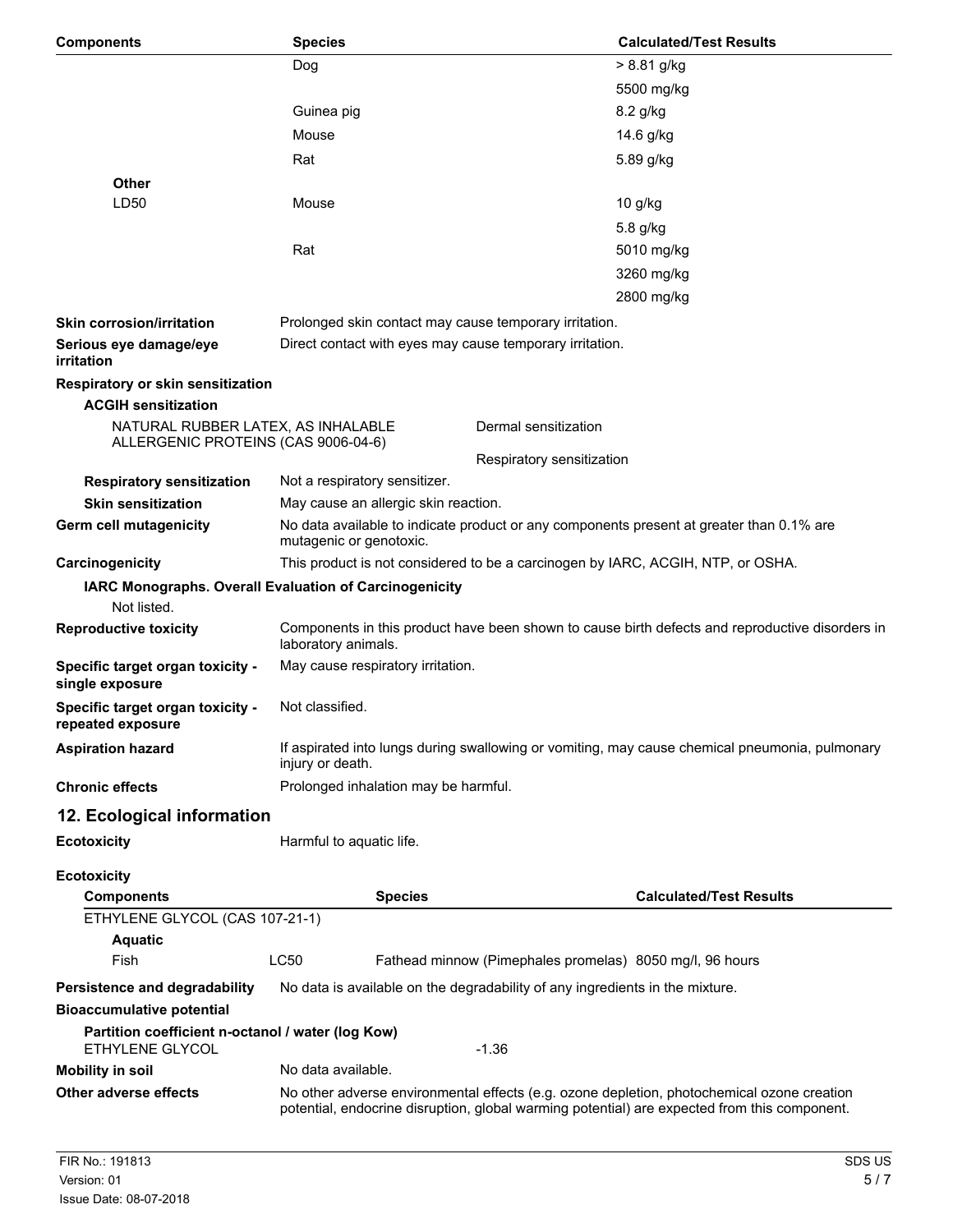### **13. Disposal considerations**

| <b>Disposal instructions</b>             | Collect and reclaim or dispose in sealed containers at licensed waste disposal site. Incinerate the<br>material under controlled conditions in an approved incinerator. Do not allow this material to drain<br>into sewers/water supplies. Do not contaminate ponds, waterways or ditches with chemical or used<br>container. Dispose of contents/container in accordance with local/regional/national/international<br>requlations. |
|------------------------------------------|--------------------------------------------------------------------------------------------------------------------------------------------------------------------------------------------------------------------------------------------------------------------------------------------------------------------------------------------------------------------------------------------------------------------------------------|
| Local disposal regulations               | Dispose in accordance with all applicable regulations.                                                                                                                                                                                                                                                                                                                                                                               |
| Hazardous waste code                     | D002: Waste Corrosive material $[PH \le 2$ or $= >12.5$ , or corrosive to steel<br>The waste code should be assigned in discussion between the user, the producer and the waste<br>disposal company.                                                                                                                                                                                                                                 |
| Waste from residues / unused<br>products | Dispose of in accordance with local regulations. Empty containers or liners may retain some<br>product residues. This material and its container must be disposed of in a safe manner (see:<br>Disposal instructions).                                                                                                                                                                                                               |
| <b>Contaminated packaging</b>            | Since emptied containers may retain product residue, follow label warnings even after container is<br>emptied. Empty containers should be taken to an approved waste handling site for recycling or<br>disposal.                                                                                                                                                                                                                     |

# **14. Transport information**

#### **DOT**

Not regulated as dangerous goods.

# **IATA**

Not regulated as dangerous goods.

### **IMDG**

Not regulated as dangerous goods.

**Transport in bulk according to** Not established. **Annex II of MARPOL 73/78 and the IBC Code**

### **15. Regulatory information**

| <b>US federal regulations</b>                                                    | This product is a "Hazardous Chemical" as defined by the OSHA Hazard Communication<br>Standard, 29 CFR 1910.1200.                           |                   |           |  |
|----------------------------------------------------------------------------------|---------------------------------------------------------------------------------------------------------------------------------------------|-------------------|-----------|--|
| TSCA Section 12(b) Export Notification (40 CFR 707, Subpt. D)                    |                                                                                                                                             |                   |           |  |
| Not regulated.                                                                   |                                                                                                                                             |                   |           |  |
| <b>CERCLA Hazardous Substance List (40 CFR 302.4)</b>                            |                                                                                                                                             |                   |           |  |
| ETHYLENE GLYCOL (CAS 107-21-1)                                                   |                                                                                                                                             | Listed.           |           |  |
| <b>SARA 304 Emergency release notification</b>                                   |                                                                                                                                             |                   |           |  |
| Not regulated.                                                                   |                                                                                                                                             |                   |           |  |
| Superfund Amendments and Reauthorization Act of 1986 (SARA)                      |                                                                                                                                             |                   |           |  |
| <b>SARA 302 Extremely hazardous substance</b>                                    |                                                                                                                                             |                   |           |  |
| Not listed.                                                                      |                                                                                                                                             |                   |           |  |
| SARA 311/312 Hazardous<br>chemical                                               | Yes                                                                                                                                         |                   |           |  |
| <b>Classified hazard</b><br>categories                                           | Acute toxicity (any route of exposure)<br>Respiratory or skin sensitization<br>Specific target organ toxicity (single or repeated exposure) |                   |           |  |
| SARA 313 (TRI reporting)                                                         |                                                                                                                                             |                   |           |  |
| <b>Chemical name</b>                                                             |                                                                                                                                             | <b>CAS number</b> | % by wt.  |  |
| ETHYLENE GLYCOL                                                                  |                                                                                                                                             | $107 - 21 - 1$    | $38 - 45$ |  |
| <b>Other federal requlations</b>                                                 |                                                                                                                                             |                   |           |  |
| Clean Air Act (CAA) Section 112 Hazardous Air Pollutants (HAPs) List             |                                                                                                                                             |                   |           |  |
| ETHYLENE GLYCOL (CAS 107-21-1)                                                   |                                                                                                                                             |                   |           |  |
| Clean Air Act (CAA) Section 112(r) Accidental Release Prevention (40 CFR 68.130) |                                                                                                                                             |                   |           |  |
| Not regulated.                                                                   |                                                                                                                                             |                   |           |  |
| <b>Safe Drinking Water Act</b><br>(SDWA)                                         | Not regulated.                                                                                                                              |                   |           |  |
|                                                                                  |                                                                                                                                             |                   |           |  |
|                                                                                  |                                                                                                                                             |                   |           |  |